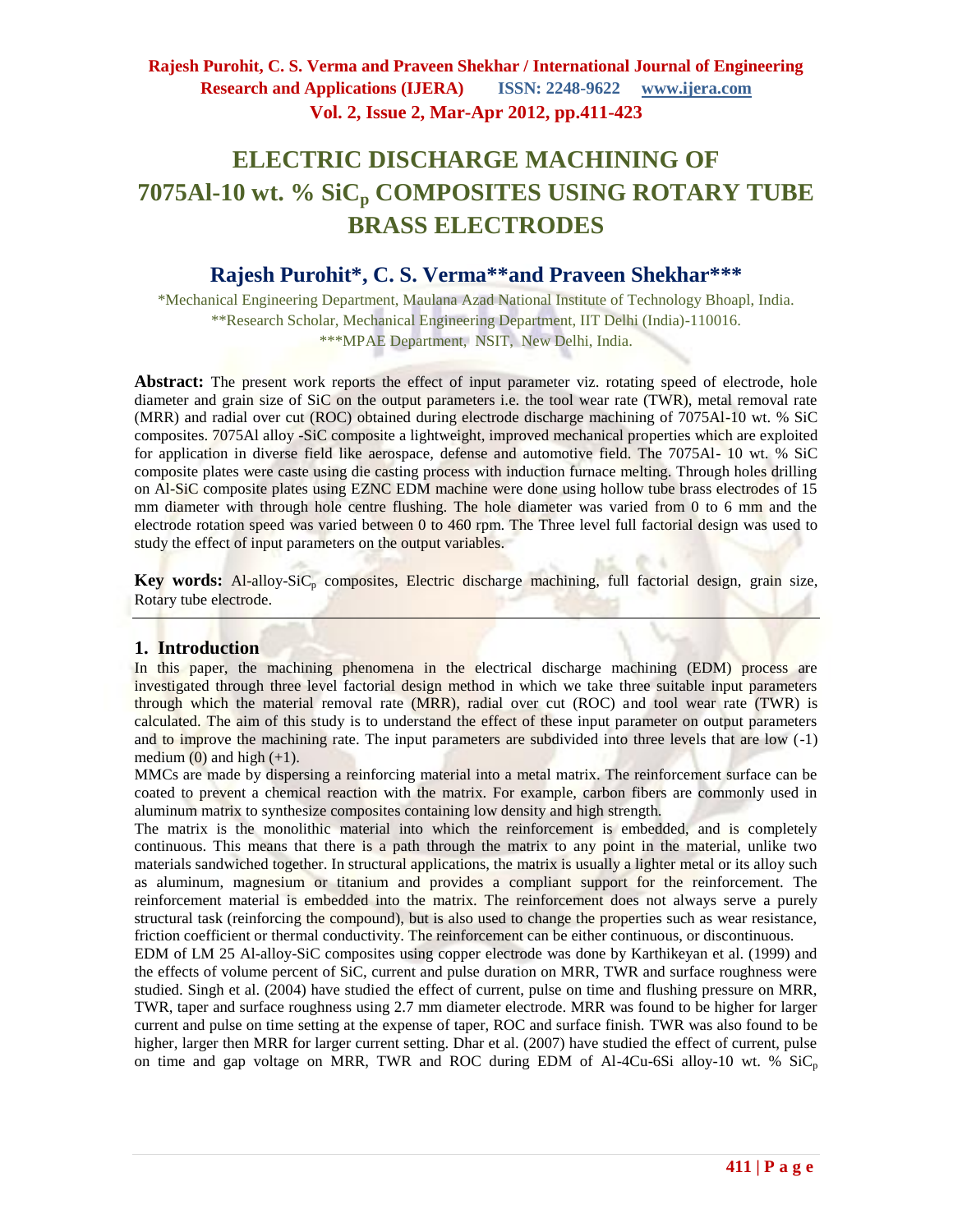composites using 30 mm diameter brass electrode. It was reported that the MRR, TWR and ROC increases in a non linear fashion with increase in current. MRR and ROC increases with increase in pulse on time.

Mohan et al. (2002) have studied the effect of polarity of the electrode, current, electrode material, volume percent of SiC particles and pulse duration on the MRR, TWR and surface roughness during EDM of Al-SiC composites. It was reported that the increase in volume percent of SiC decreases the MRR, increases the TWR and improves surface roughness. It was also reported that increasing the rotation speed of electrode increases the MRR, TWR and improve surface roughness. The effects of current, volume percent of SiC and pulse duration on MRR, EWR and surface roughness during EDM of 6025Al-SiC composite were studied by Mohan et al. (2004). The pulse duration was found to have inverse effect on material removal rate (MRR), electrode wear rate (EWR) and surface roughness (SR). It was reported that decrease in hole diameter and increase in rotation speed of tube electrode resulted in increase in MRR, decrease in EWR and surface roughness. Genatic algorithm was used for optimization of process parameters.

The present work reports on the EDM of 7075Al-10 wt. % SiC composites using 15 mm diameter brass electrode. The effect of SiC grain size, electrode roation speed and hole diameter was studied on the output variable viz. MRR, TWR and ROC.

| 2. Experimental Procedure                                                                                        |
|------------------------------------------------------------------------------------------------------------------|
| 2.1 Material Removal Rate (MRR)                                                                                  |
| Material removal rate is the mass of work piece material removed per unit time.<br><b>WORK PIECE WEIGHT LOSS</b> |
| $MRR =$                                                                                                          |
| <b>MACHINING TIME</b>                                                                                            |
| 2.2 Tool Wear Rate (TWR)                                                                                         |
| Tool wear rate is the mass of electrode consumed per unit time.                                                  |
| <b>ELECTRODE WEIGHT LOSS</b>                                                                                     |
| $TWR =$                                                                                                          |
| <b>MACHINING TIME</b>                                                                                            |
| 2.3 Radial Over Cut                                                                                              |
| Radial over cut was calculated as follows:                                                                       |
|                                                                                                                  |
| Where $D_t$ is diameter of tool                                                                                  |
| and $D_w$ is diameter of drilled hole                                                                            |
|                                                                                                                  |

#### **3. Design of Experiment**

The three level full factorial design has been used during the experiment. For three factor, three level full factorial design the total number of experiments to be conducted is twenty seven (Montgomery, 1984). The values of the input parameters for low (-1), medium (0) and high (+1) level are shown in Table 1.

### **4. Conduct of Experiment**

7075Al-alloy with 10 wt. % silicon carbide particulates composite plate was electric discharge machined using brass electrode of 30 mm diameter on an EZNC EDM machine. Positive polarity was maintained for the work piece and negative polarity for the brass tool. High grade kerosene was used as the dielectric fluid and jet flushing was used to flush away the eroded material from the sparking zone. Table 2 shows the composition of Al-Alloy-SiC composite plate. Table 3 shows the readings of the output parameters viz. material removal rate (MRR), tool wear rate (TWR) and radial over cut (ROC) for different setting of the input parameters.

### **5. Mathematical Modeling**

The purpose of developing the mathmatical model relating the response variable and the input process parameters was to facilitate the optimization of the electric discharge machining of aluminum matrix composites.The mathematical model is repersented by

Y= (D, N, G) ……………………………………………(4)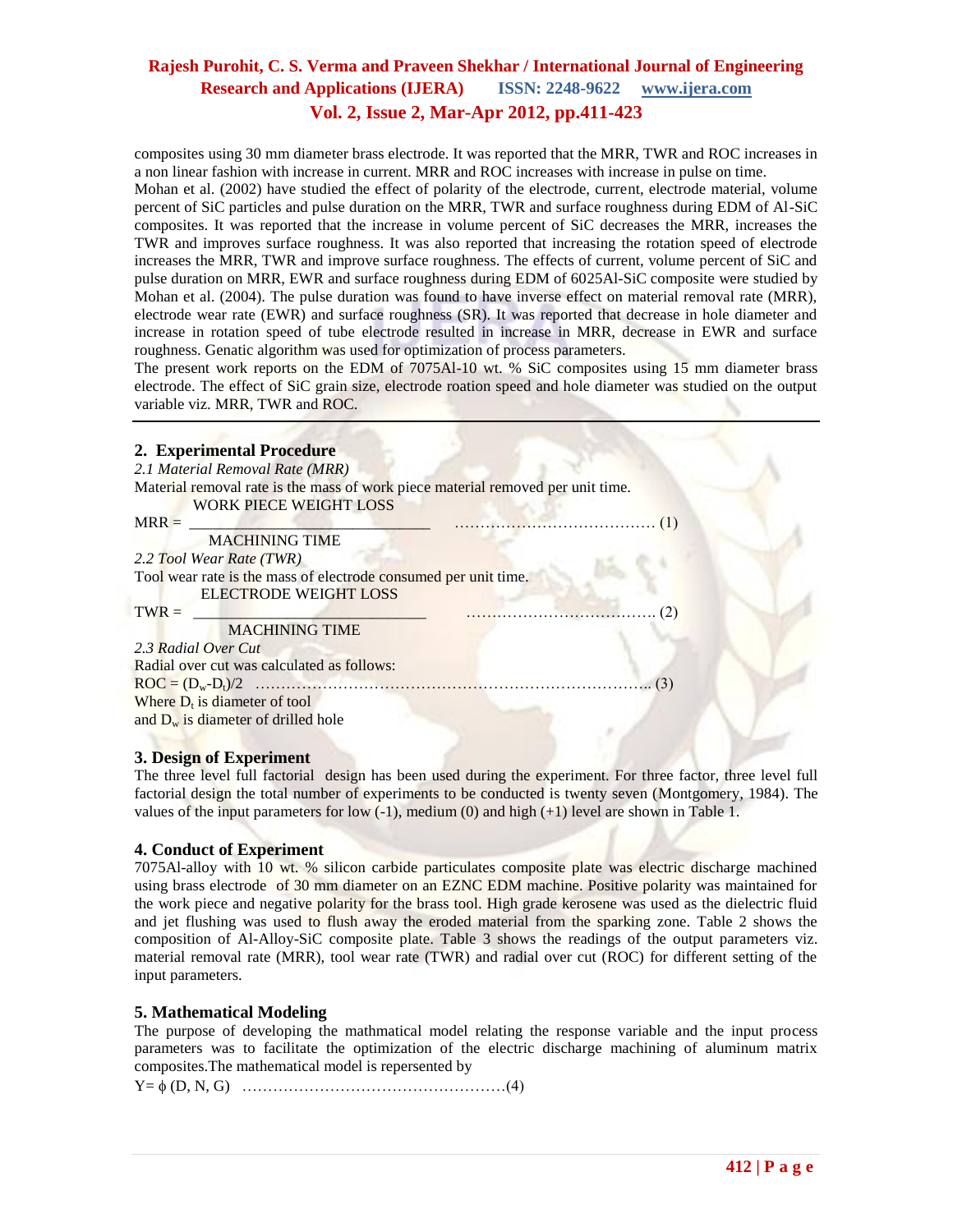Where

Y is response variable

D is hole diameter of electrode

N is rotating speed of electrode

G is grain size of electrode

In the present work the model chosen was quadratic (second order) in nature involving linear and quadratic interactions of process variables. A program was first written in MATLAB to obtain the desired model. The second order model equations obtained for MRR, TWR and ROC are as follows:

**MRR** = 2.4553 +0.1403 \*  $x_1$  + 0.2592\*  $x_2$  + 0.3344 \*  $x_3$  -0.0852 \*  $x_1^2$  + 0.0848\*  $x_2^2$  -0.0394 \*  $x_3^2$  +0.0455\* x \* x -0.0301 \* x \* x + 0.0416 \* x \* x

**TWR** = 8.3633 –0.5961 \*  $x_1$  – 0.2900\*  $x_2$  + 0.6989 \*  $x_3$  +3.0983 \*  $x_1^2$  +0.0367\*  $x_2^2$  – 1.2800 \*  $x_3^2$  – 0.6233 \*  $x_1 * x_2 + 0.3867 * x_2 * x_3 - 0.8108 * x_1 * x$ 

**ROC** = 7.8570+ 0.2583 \*  $x_1 - 0.1622$  \*  $x_2 + 1.3122$  \*  $x_3 - 0.1094$  \*  $x_1^2 + 0.4489$  \*  $x_2^2 + 1.2722$  \*  $x_3^2 - 1.0000$  \* x \* x – 0.1100 \* x \* x – 0.0258 \* x \* x

#### **6. Analysis of Variance (ANOVA)**

The analysis of variance (ANOVA) for the MRR, TWR and ROC was done using MINITAB software. The analysis of variance for MRR, TWR and ROC are shown in table 4, 5 and 6 respectively.

#### **7. Results and discussions**

From the data obtained, the parameters for mathematical model were determined as shown earlier. The significance of the models and parameters was analyzed using analysis of variance (ANOVA) method. The result of analysis of variance for ROC, TWR and MRR are shown in table 4, 5 and 6 respectively. The main effect plot for MRR, TWR and ROC are shown in Figure 1, 2 and 3 respectively.

#### *7.1 Material removal rate (MRR)*

As shown in the main effect plot for MRR (Fig. 1) the MRR increases with increase in rotation speed of the electrode because of the improved debris removal at higher speed. In case of stationary electrode lower ejection force causes part of the molten metal to remain as recast layer, which reduces the MRR (Mohan et al., 2002). MRR increases with increase in hole diameter of the electrode because of the higher dielectric flow rate with larger hole diameter. Higher dielectric flow rate improves the flushing of debris and hence increases MRR. MRR increases with decrease in grain size of the SiC particulates because the larger grains of SiC are difficult to remove. The three interaction plots for MRR are shown in Figure 4, 5 and 6. Results of the analysis of variance for MRR are shown in Table 4. The summary of ANOVA for MRR is shown in Table 5. Multiple regression coefficient  $R^2$  of the model for MRR as shown in Table 4 indicates that the model can explain variation in MRR to the extent of 87.8 %. Thus the model is adequate to represent the process.

#### *7.2 Tool wear rate (TWR)*

As shown in main effect plot for TWR (Fig. 2) the TWR increases with decrease in grain size. This is because of the increase in MRR with decrease in grain size. The TWR decreases with increase in hole diameter of the electrode. The TWR is minimum with medium rotation speed and maximum with maximum speed so it overall increases with increase of rotating speed of electrode. This is because of the increase in MRR with increase in rotation speed. The three interaction plots for TWR are shown in Figure 7, 8 and 9. Results of the analysis of variance for TWR are shown in Table 6. The summary of ANOVA for TWR is shown in Table 7. Multiple regression coefficient  $R^2$  of the model for TWR as shown in Table 6 indicates that the model can explain variation in TWR to the extent of 56.6 %.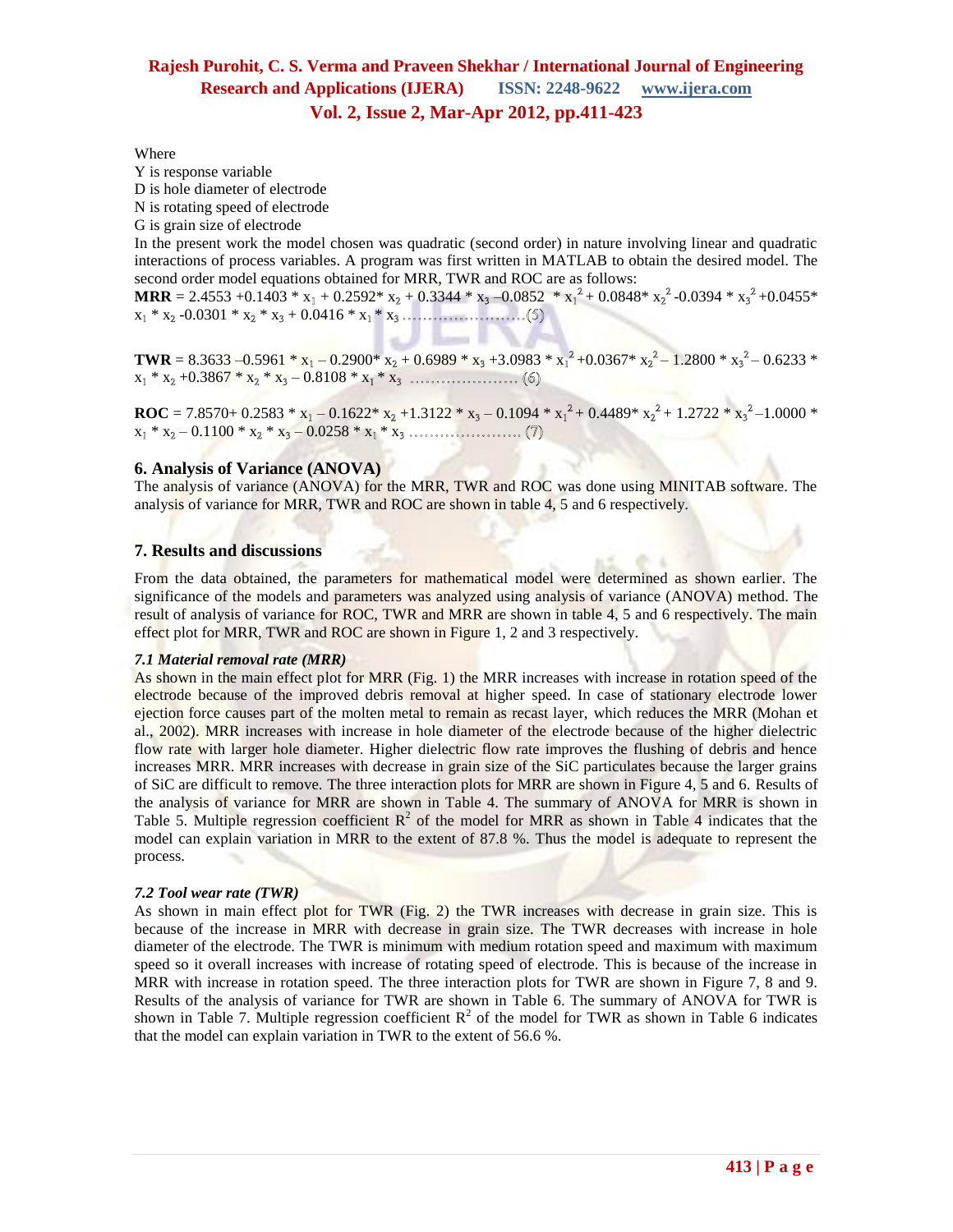#### *7.3 Radial over cut (ROC)*

As shown in the main effect plot for ROC (Fig. 3) the ROC is minimum at medium grain size of SiC and maximum at medium hole diameter of the electrode. The ROC increases with increase in rotation speed of the electrode because of the increase in MRR at higher rotation speed. The three interaction plots for ROC are shown in Figure 10, 11 and 12. Results of the analysis of variance for ROC are shown in Table 8. The summary of ANOVA for ROC is shown in Table 9. Multiple regression coefficient  $R^2$  of the model for ROC as shown in Table 8 indicates that the model can explain variation in ROC to the extent of 75.4 %. Thus the model is adequate to represent the process.

#### **8. Conclusions**

Following conclusions has been drawn from the main effect and interaction plots for MRR, TWR and ROC:

- The MRR increases with decrease of grain size of SiC particulates.
- The MRR increases with increase of hole diameter of electrode.
- The MRR increases with increase of rotating speed of electrode.
- The TWR increases with decrease of grain size of SiC particulates.
- The TWR decreases with increase of hole diameter of the electrode.
- The TWR is minimum with medium speed and maximum with maximum speed so it overall increases with increase of rotating speed of electrode.
- The ROC is minimum for medium grain size of the SiC particulates.
- The ROC is minimum for solid electrode and maximum for medium hole diameter of the electrode.
- The ROC increases with increase of rotating speed of the electrode.
- The results of the work can be used to select the suitable parameters while machining of Al alloy-SiC composite components for different applications.

#### **References**

- 1. S. Dhar, R. Purohit, N. Saini, A. Sharma and G. Hemath Kumar, Mathematical modeling of electric discharge machining of cast Al-4Cu-6Si alloy-10 wt.% SiC<sub>p</sub> composites, *Journal of Materials Processing Technology, 194,* 2007, 24-29.
- 2. R. Karthikeyan, P. R. Lakshmi Narayanan and R. S. Naagarazan, Mathematical modeling for electric discharge machining of aluminum-silicon carbide particulate composites, *Journal of Materials Processing Technology, 87*, 1999, 59-63.
- 3. B. Mohan, A. Rajadurai, K. G. Satyanarayana, Effect of SiC and rotation of electrode on electric discharge machining of Al-SiC composite, *Journal of Materials Processing Technology, 124*, 2002, 297-304.
- 4. B. Mohan, A. Rajadurai, K. G. Satyanarayana, Electric discharge machining of Al-SiC metal matrix composites using rotary tube electrode, *Journal of Materials Processing Technology, 153-154*, 2004, 978-985.
- 5. D.C. Montgomery, Design and Analysis of Experiments, Second edition, (Wiley, New York. 1984)
- 6. P. N. Singh, K. Raghukandan, M. Rathinasabapathi, and B. C. Pai, Electric Discharge machining of Al-10 % SiC<sub>P</sub> as cast metal matrix composites, *Journal of Materials Processing Technology*, 155-*156*, 2004, 1653-1657.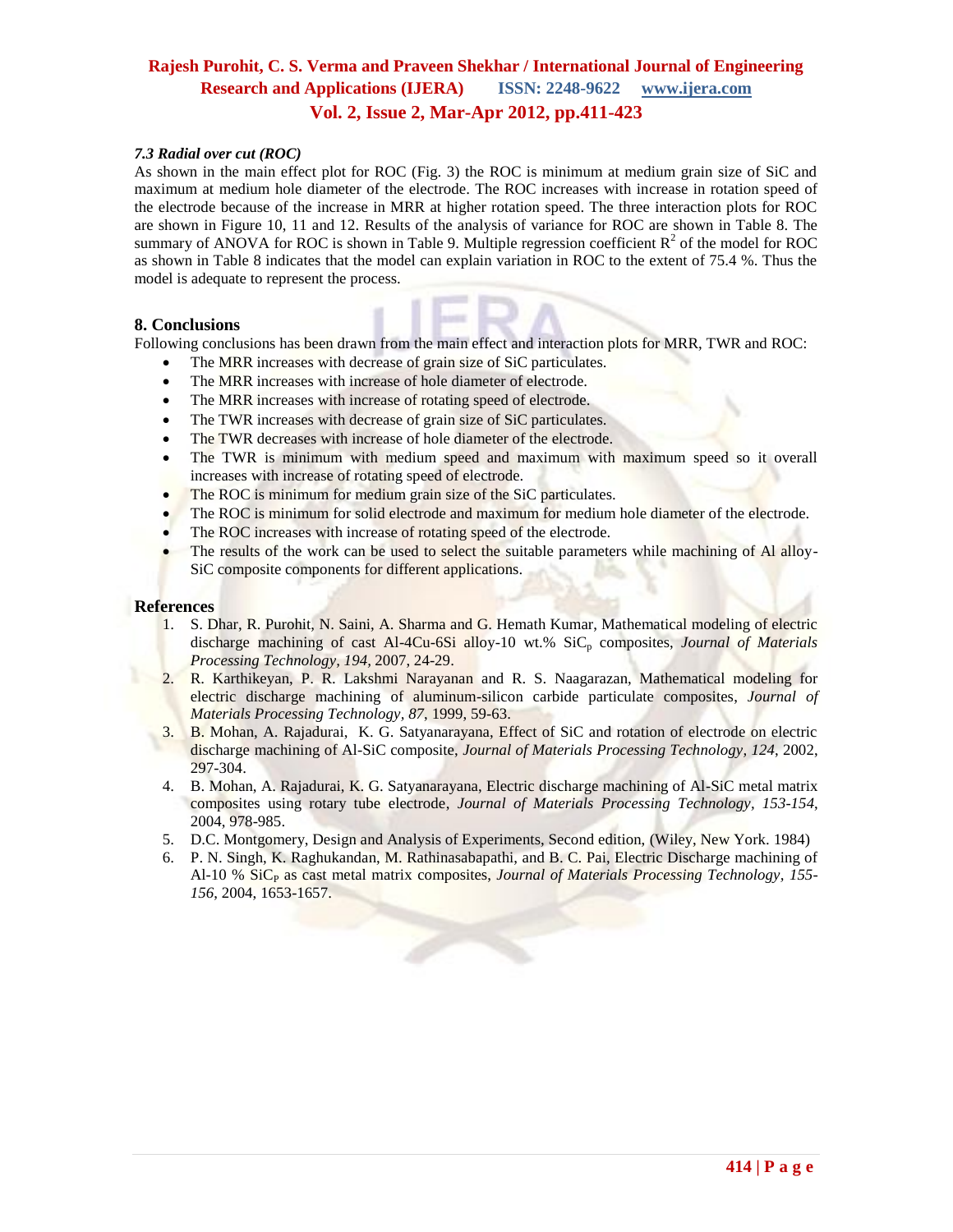

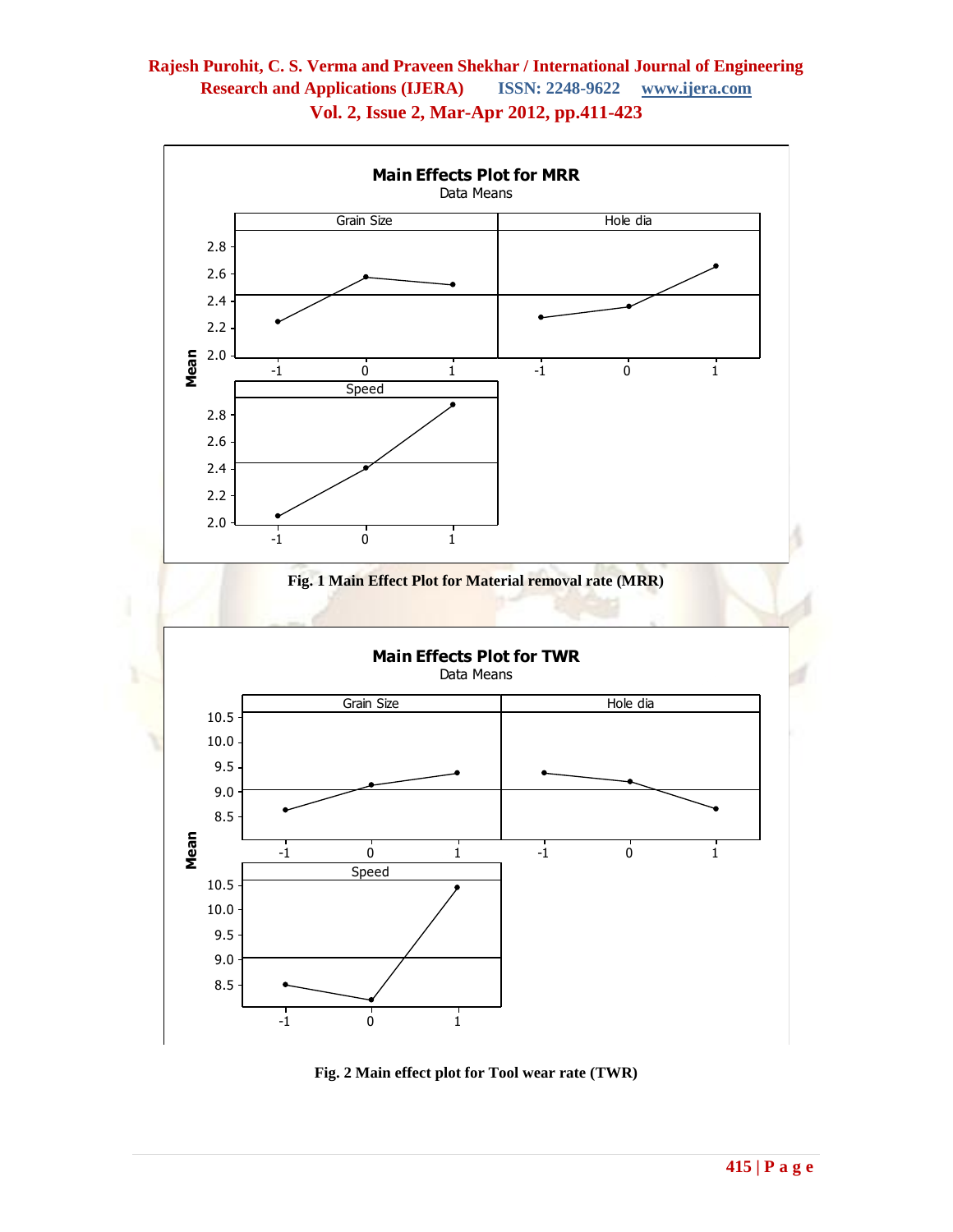

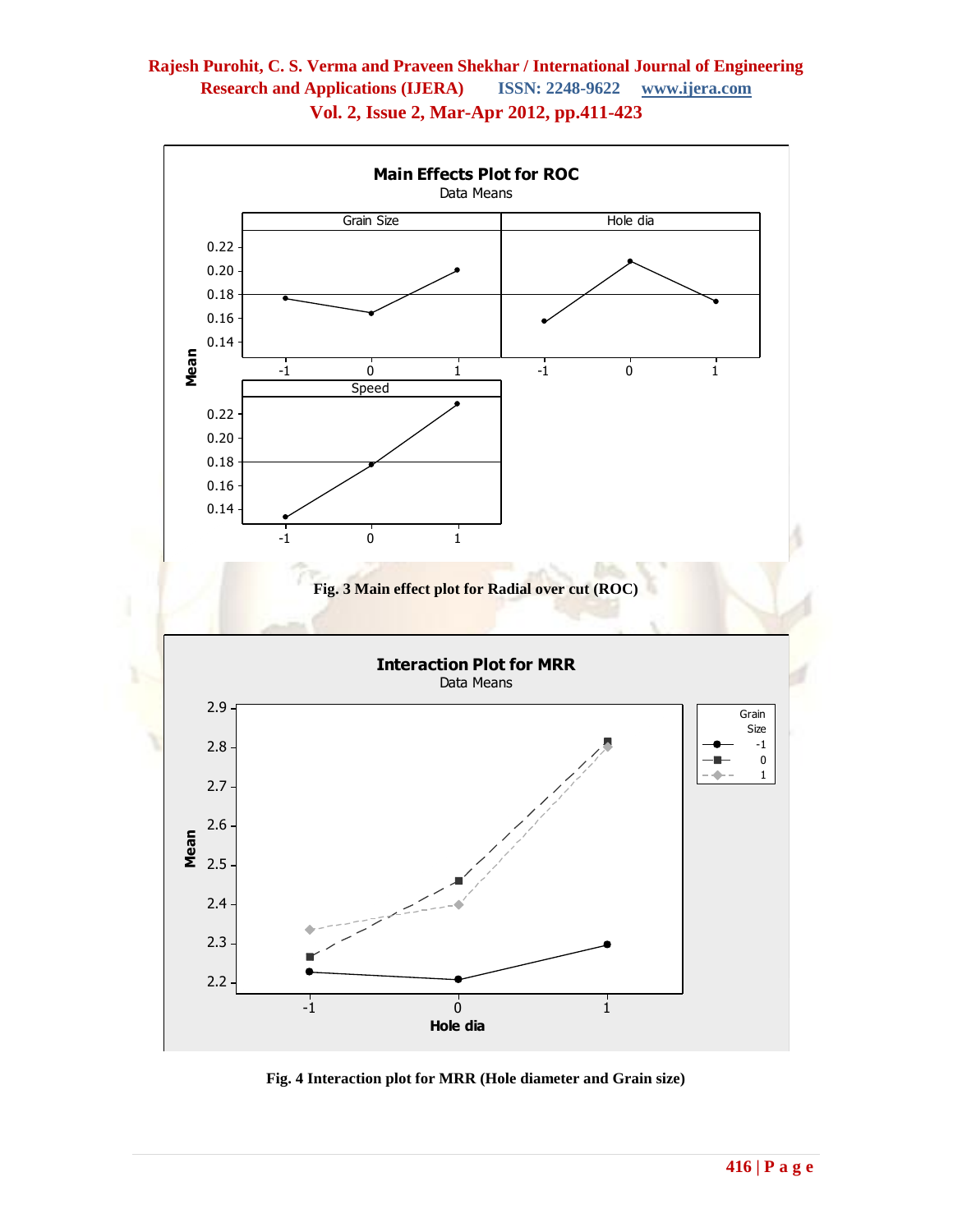

**Fig. 6 Interaction plot for MRR (Rotation speed and hole diameter)**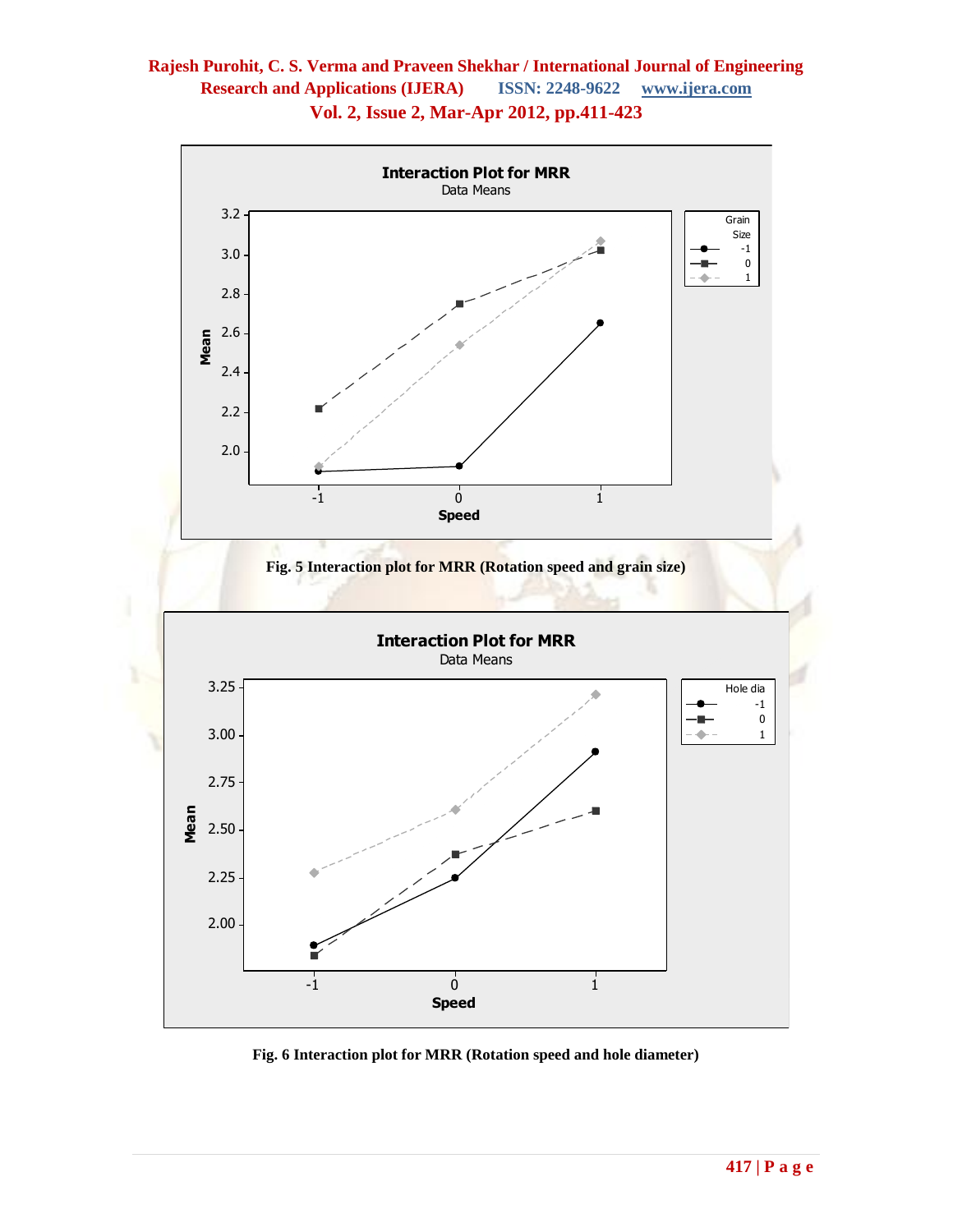

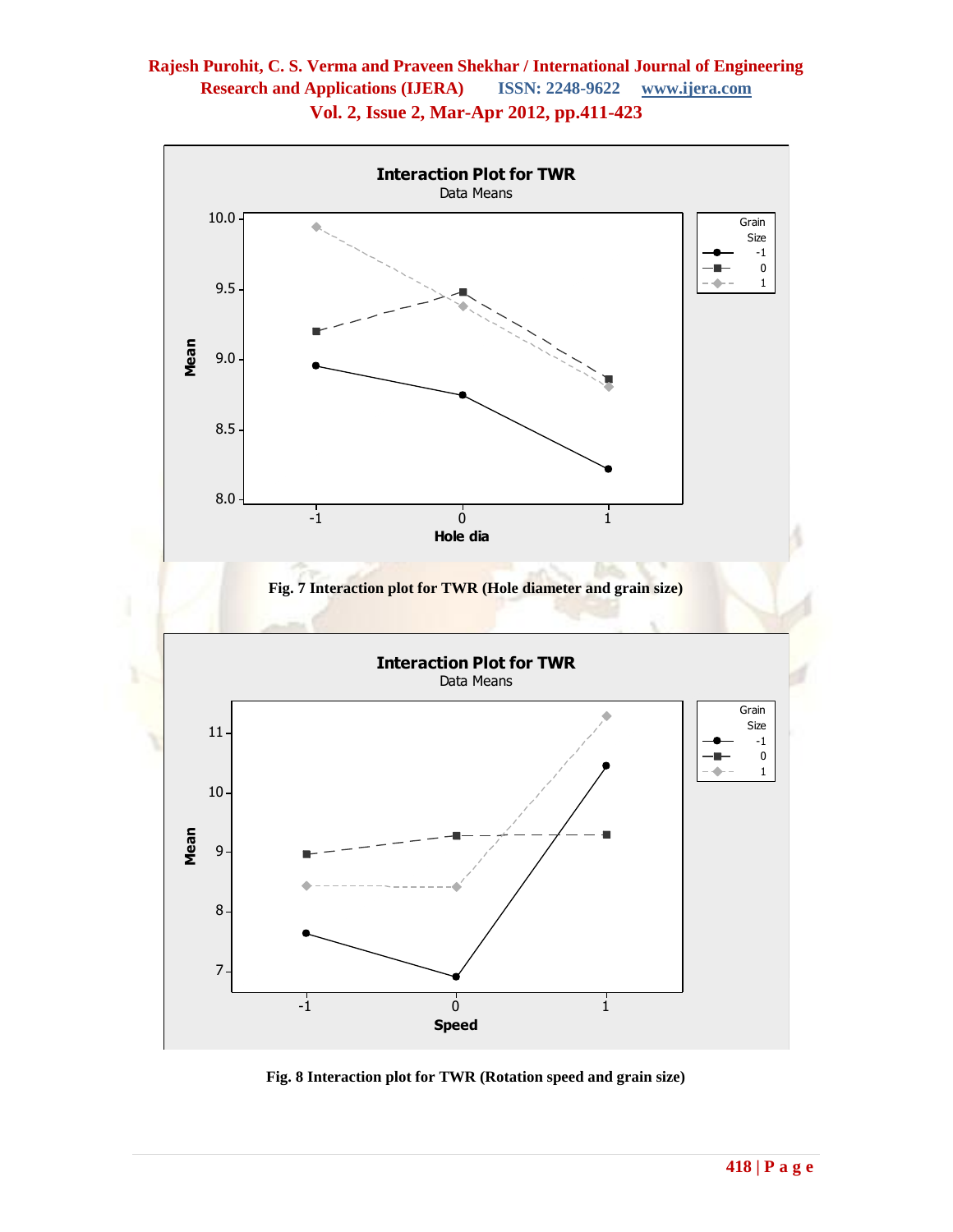

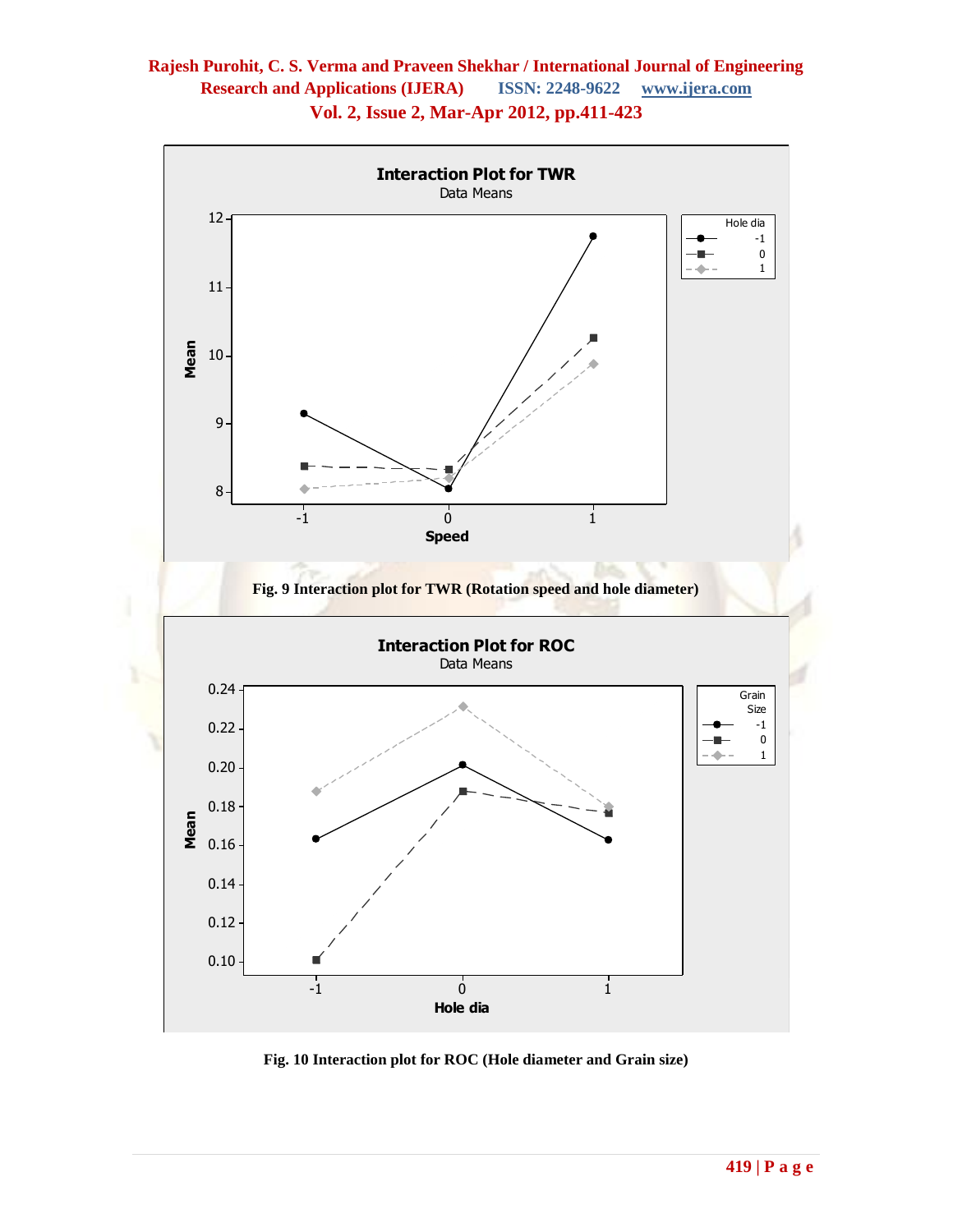

**Fig. 12 Interaction plot for ROC (Rotation speed and Hole diameter)**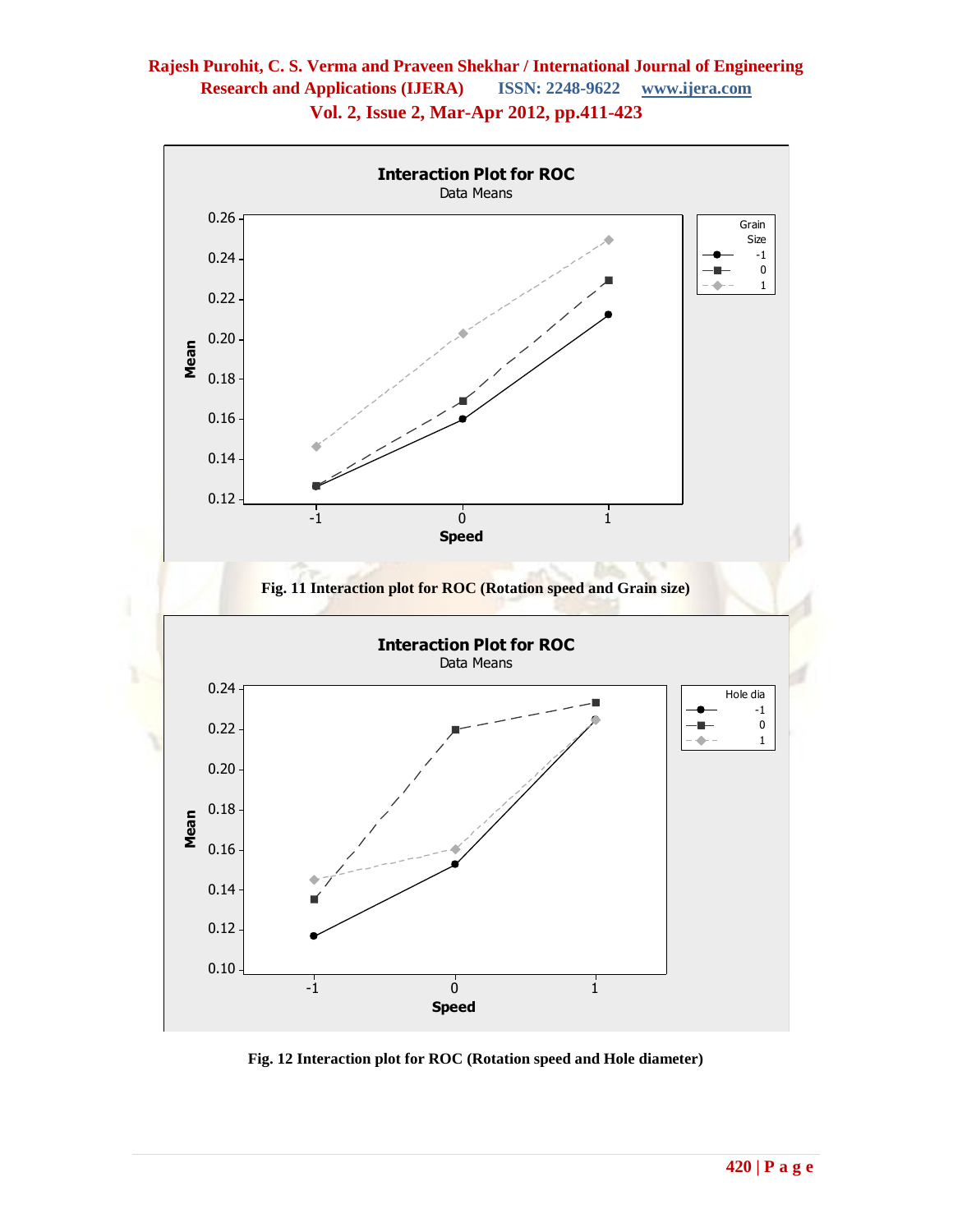| Tuble 1 : 1100000 purument und men levels |               |                        |       |  |  |  |  |
|-------------------------------------------|---------------|------------------------|-------|--|--|--|--|
| Levels                                    | Grain<br>size | (mesh   Hole diameter) | Speed |  |  |  |  |
|                                           | number)       | (mm)                   | (rpm) |  |  |  |  |
| -                                         | 60            |                        |       |  |  |  |  |
|                                           | 80            |                        | 230   |  |  |  |  |
|                                           | 20            |                        | 460   |  |  |  |  |

### **Table 1 : Process parameter and their levels**

#### **Table 2 : Composition of the cast Al-alloy-SiC<sup>p</sup> composite plates**

| <b>Percentage Composition</b> |
|-------------------------------|
| (by weight)                   |
| 5.6 %                         |
| 1.1%                          |
| 0.3 %                         |
| $2.5\%$                       |
| 10 %                          |
| <b>Balance</b>                |
|                               |

#### **Table 3 : Observation Table**

| S.<br>No. | Grain<br>Size  | Hole<br>diameter | Speed            | re<br>Time taken<br>(Minutes) | $D$ (max.)<br>(mm) | $D$ (min.)<br>(mm) | Tool<br>wear<br>(gm) | $10^{-4}$<br>TWR <sub>x</sub><br>(gm/sec.) | <b>ROC</b><br>(mm) | $10^{-3}$<br>MRR x<br>(gm/sec.) |
|-----------|----------------|------------------|------------------|-------------------------------|--------------------|--------------------|----------------------|--------------------------------------------|--------------------|---------------------------------|
| 1.        | $-1$           | $-1$             | $-1$             | 31                            | 15.2               | 13.20              | 1.5                  | 8.06                                       | 0.1                | 1.8                             |
| 2.        | $-1$           | $\bf{0}$         | $-1$             | 32                            | 15.2               | 14.60              | 1.6                  | 8.33                                       | 0.1                | 1.95                            |
| 3.        | $-1$           | $-1$             | $\mathbf{0}$     | 32                            | 15.28              | 13.98              | 1.4                  | 7.2                                        | 0.14               | 1.88                            |
| 4.        | $-1$           | $\overline{0}$   | $\overline{0}$   | 31                            | 15.41              | 13.47              | 1.1                  | 5.9                                        | 0.205              | 1.89                            |
| 5.        | $-1$           |                  | 1                | 22                            | 15.4               | 14.60              | 1.3                  | 9.84                                       | 0.2                | 2.88                            |
| 6.        | $-1$           | $-1$             | $\mathbf{1}$     | 20                            | 15.5               | 13.70              | 1.4                  | 11.6                                       | 0.25               | 3                               |
| 7.        | $-1$           |                  | $-1$             | 30                            | 15.4               | 13.80              | 1.3                  | 7.2                                        | 0.2                | $\overline{2}$                  |
| 8.        | $-1$           | $\boldsymbol{0}$ | $\mathbf{1}$     | 22                            | 15.6               | 13.90              | 1.6                  | 12                                         | 0.3                | 2.78                            |
| 9.        | $-1$           |                  | $\boldsymbol{0}$ | 26                            | 15.27              | 12.00              | 1.2                  | 7.6                                        | 0.135              | 2.01                            |
| 10.       | $\overline{0}$ | $-1$             | $-1$             | 32                            | 15.2               | 14.20              | 1.6                  | 8.3                                        | 0.1                | 1.94                            |
| 11.       | $\overline{0}$ | $\boldsymbol{0}$ | $-1$             | 32                            | 15.25              | 13.70              | 1.4                  | 7.29                                       | 0.125              | 1.88                            |
| 12.       | $\Omega$       | $-1$             | $\boldsymbol{0}$ | 24                            | 15.15              | 14.25              | 1.1                  | 7.6                                        | 0.075              | 2.59                            |
| 13.       | $\overline{0}$ | $\Omega$         | $\mathbf{0}$     | 24                            | 15.6               | 14.10              | 1.4                  | 9.7                                        | 0.3                | 2.64                            |
| 14.       | $\overline{0}$ |                  | $\mathbf{1}$     | 21                            | 15.5               | 14.20              | 1.2                  | 9.52                                       | 0.25               | 3.02                            |
| 15.       | $\overline{0}$ | $\Omega$         | $\mathbf{1}$     | 22                            | 15.4               | 14.20              | 1.1                  | 8.33                                       | 0.2                | 2.86                            |
| 16.       | $\overline{0}$ | $-1$             | $\mathbf{1}$     | 20                            | 15.4               | 14.40              | 1.3                  | 10.8                                       | 0.2                | 3.19                            |
| 17.       | $\overline{0}$ |                  | $\boldsymbol{0}$ | 28                            | 15.4               | 14.20              | 1.5                  | 8.9                                        | 0.2                | 2.25                            |
| 18.       | $\mathbf{0}$   |                  | $-1$             | 22                            | 15.3               | 14.00              | 1.4                  | 10.6                                       | 0.15               | 2.807                           |
| 19.       | $\mathbf{1}$   | $\boldsymbol{0}$ | $\boldsymbol{0}$ | 23                            | 15.5               | 13.85              | 1.3                  | 9.4                                        | 0.25               | 2.58                            |
| 20.       | $\mathbf{1}$   |                  | $\boldsymbol{0}$ | 22                            | 15.29              | 13.76              | 1                    | 7.5                                        | 0.145              | 2.79                            |
| 21.       |                | $\boldsymbol{0}$ | 1                | 22                            | 15.6               | 13.60              | 1.3                  | 9.84                                       | 0.3                | 2.82                            |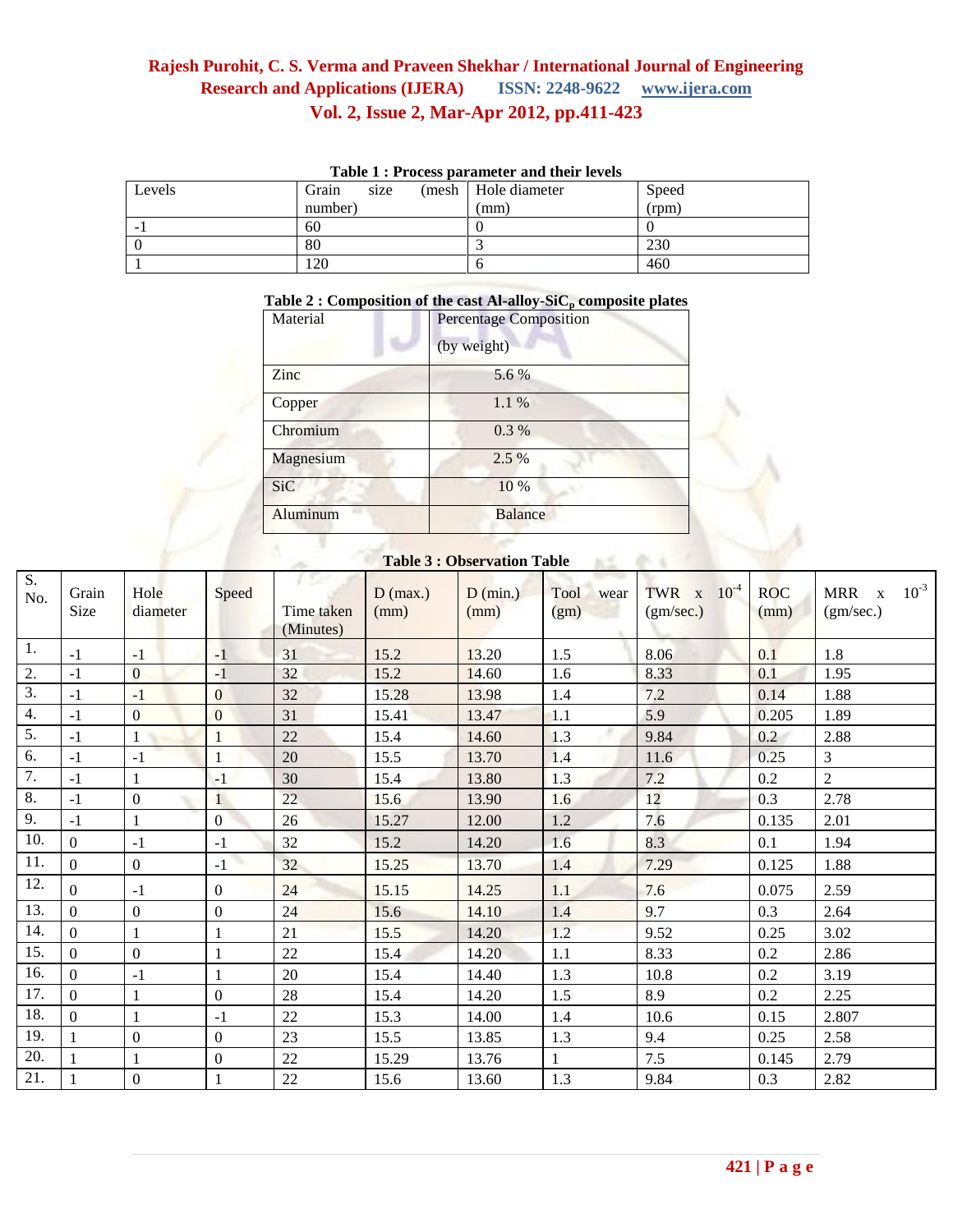| 22. |                          |                          | 18 | 15.5  | 14.20 | 1.2 | 11.1 | 0.25  | 3.57  |
|-----|--------------------------|--------------------------|----|-------|-------|-----|------|-------|-------|
| 23. | $\overline{\phantom{0}}$ |                          | 21 | 15.4  | 13.10 | 1.5 | 11.9 | 0.2   | 2.82  |
| 24. |                          | $\overline{\phantom{a}}$ | 32 | 15.4  | 14.60 | 1.5 | 7.81 | 0.2   | 2.05  |
| 25. | $\overline{\phantom{0}}$ | $-1$                     | 31 | 15.3  | 13.30 | 1.8 | 9.6  | 0.15  | 1.925 |
| 26. | $\sim$                   |                          | 24 | 15.02 | 13.80 | 1.2 | 8.33 | 0.215 | 2.26  |
| 27. |                          | - 1                      | 31 | 15.3  | 14.00 | 1.3 | 6.9  | 0.15  | 1.8   |

#### **Table 4** : **ANOVA for Material Removal Rate (MRR)**

| Predictor                                               | Degree of Freedom | Seq SS  | Coef       | SE Coef | T       | P-Value |  |  |
|---------------------------------------------------------|-------------------|---------|------------|---------|---------|---------|--|--|
| Constant                                                |                   |         | 0.4499     | 0.8     | 21.92   | 0.000   |  |  |
| X1                                                      |                   | 0.32670 | 0.13472    | 0.0574  | .60     | 0.019   |  |  |
| X2                                                      |                   | 0.41648 | 0.15211    | 0.05174 | 2.94    | 0.009   |  |  |
| X3                                                      |                   | 4.63297 | 0.50733    | 0.05174 | 9.81    | 0.000   |  |  |
| $X1^2$                                                  |                   | 0.23325 | $-0.19717$ | 0.0896  | $-2.20$ | 0.04    |  |  |
| $X2^2$                                                  |                   | 0.10507 | 0.13233    | 0.08961 | 1.48    | 0.158   |  |  |
| $X3^2$                                                  |                   | 0.01859 | 0.05567    | 0.08961 | 0.62    | 0.543   |  |  |
| $X1*X2$                                                 |                   | 0.11900 | 0.09958    | 0.06337 | 0.57    | 0.134   |  |  |
| $X2*X3$                                                 |                   | 0.01191 | 0.03150    | 0.06337 | 0.50    | 0.625   |  |  |
| $X1*X3$                                                 |                   | 0.02297 | 0.04375    | 0.06337 | 0.69    | 0.499   |  |  |
| $S = 0.2195$<br>$R-Sq = 87.8%$<br>$R-Sq(adj.) = 81.3 %$ |                   |         |            |         |         |         |  |  |

# **Table 5 : Summary of ANOVA for MRR**

| Source                                      | DF | <b>SS</b> | <b>MS</b> |       |       |  |  |  |
|---------------------------------------------|----|-----------|-----------|-------|-------|--|--|--|
| Regression                                  |    | 5.88694   | 0.65410   | 13.58 | 0.000 |  |  |  |
| <b>Residual Error</b>                       |    | 0.81909   | 0.04818   |       |       |  |  |  |
| Total                                       | 26 | 6.70603   |           |       |       |  |  |  |
| $Table 6.1 NONA from Toold Wcon Data (TWD)$ |    |           |           |       |       |  |  |  |

| Table 6 : ANOVA for Tool Wear Rate (TWR) |                                                                                        |        |           |         |         |         |  |  |  |
|------------------------------------------|----------------------------------------------------------------------------------------|--------|-----------|---------|---------|---------|--|--|--|
| Predictor                                | Degree<br>of                                                                           | Seq SS | Coef      | SE Coef | T       | P-Value |  |  |  |
| Constant                                 | Freedom                                                                                |        | 8.4348    | 0.6337  | 13.31   | 0.0000  |  |  |  |
|                                          |                                                                                        |        |           |         |         |         |  |  |  |
| Χ1                                       | 1                                                                                      | 2.457  | 0.3694    | 0.2933  | 1.26    | 0.225   |  |  |  |
| X2                                       | 1                                                                                      | 2.000  | $-0.3333$ | 0.2933  | $-1.14$ | 0.272   |  |  |  |
| X3                                       |                                                                                        | 19.055 | 1.0298    | 0.2933  | 3.51    | 0.003   |  |  |  |
| $X1^2$                                   |                                                                                        | 0.111  | $-0.1361$ | 0.5081  | $-0.27$ | 0.792   |  |  |  |
| $X2^2$                                   | 1                                                                                      | 0.302  | $-0.2244$ | 0.5081  | $-0.44$ | 0.664   |  |  |  |
| $X3^2$                                   | $\bf{l}$                                                                               | 9.916  | 1.2856    | 0.5081  | 2.53    | 0.022   |  |  |  |
| $X1*X2$                                  |                                                                                        | 0.120  | $-0.1000$ | 0.3592  | 0.33    | 0.748   |  |  |  |
| $X2*X3$                                  |                                                                                        | 0.166  | 0.1175    | 0.3592  | 0.33    | 0.748   |  |  |  |
| $X3*X1$                                  |                                                                                        | 0.145  | $-0.1100$ | 0.3592  | $-0.31$ | 0.763   |  |  |  |
| $C = 1 \n244$                            | $D C_{\alpha}$ $E C C_0$<br>$D_{\alpha}$ $C_{\alpha}$ $($ $\alpha$ $\beta$ $)$<br>22CO |        |           |         |         |         |  |  |  |

 $S = 1.244$  R-Sq = 56.6% R-Sq(adj.) = 33.6%

# **Table 7 : Summary of ANOVA for TWR**

| Source                | DF | <b>SS</b> | <b>MS</b> |      |       |
|-----------------------|----|-----------|-----------|------|-------|
| Regression            |    | 34.272    | 3.808     | 2.46 | 0.053 |
| <b>Residual Error</b> |    | 26.328    | 1.549     |      |       |
| Total                 | 26 | 60.600    |           |      |       |